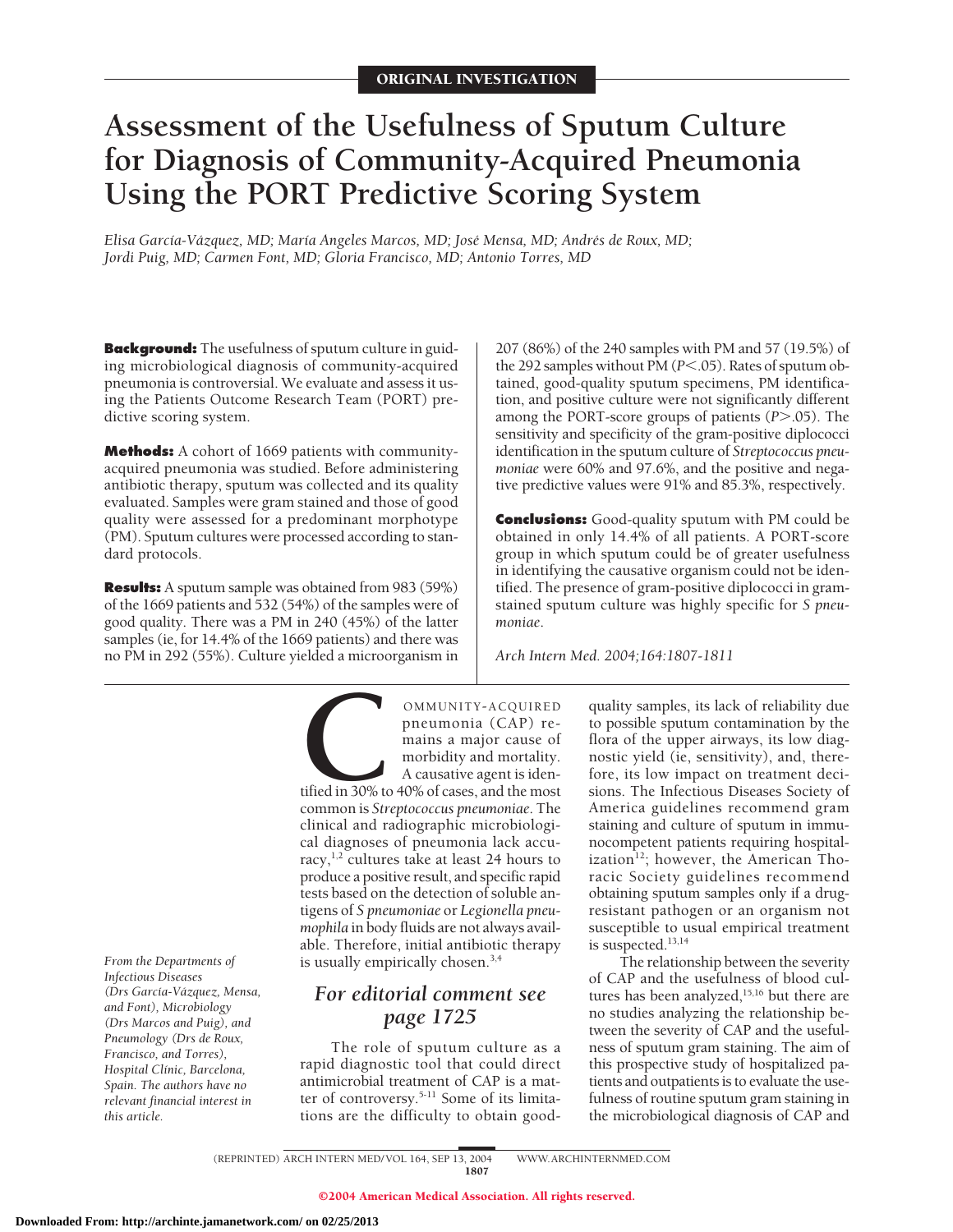to assess it according to the Patients Outcome Research Team (PORT) predictive scoring system.<sup>17</sup>

## METHODS

From October 1996 to April 2002, 1669 consecutive patients older than 14 years with acute symptoms consistent with CAP were studied according to a standard protocol in the Respiratory and Infectious Diseases Services at the Hospital Clínic in Barcelona, Spain, a 800-bed university teaching hospital.

Community-acquired pneumonia was defined by clinical history and physical signs of lower respiratory tract infection plus the presence of a new infiltrate on a chest radiograph in patients who had not been hospitalized within the previous month and in whom no alternative diagnosis had emerged during follow-up. Clinical, laboratory, and radiologic findings at presentation as well as other epidemiological data were recorded on a specific questionnaire and entered in a computer database. Disease severity was assessed within the first day of admission using the PORT scores. Part of this study population has been previously described.<sup>18,19</sup>

Patients with neutropenia (neutrophil count  $\leq\!1.0\!\times\!10^9\!$ L), human immunodeficiency virus infection, tuberculosis, or fungal infection, and those treated with steroids in a prednisoneequivalent dosage of more than 20 mg/d for 2 weeks or longer since the onset of disease, were not included.

#### **MICROBIOLOGICAL EVALUATION**

The standard process included 1 sputum and 2 blood sample cultures, plus evaluation of 2 serum samples, 4 to 8 weeks apart. Pleural puncture, transthoracic needle puncture, tracheobronchial aspiration (in mechanically ventilated patients), and protected specimen brush or bronchoalveolar lavage sampling were performed as needed according to clinical indication or the judgment of the attending physician.

Expectorated sputum samples were collected before administering antibiotic therapy at the hospital's emergency department. All patients were asked by the nurse or the attending physician to produce, if possible, sputum samples; no special attempt was requested or technique used, however, to reflect as much as possible standard routine practice in medical settings. Samples were gram stained and examined, and accepted as suitable for culture if there were less than 10 squamous epithelial cells and more than 25 polymorphonuclear cells per low-power field, independent of the presence of a predominant morphotype (PM). Suitable sputum, blood culture samples, undiluted and serially diluted tracheobronchial aspirates, and fluid samples obtained from bronchoalveolar lavage and protected specimen brush were plated on the following media: sheep blood agar, CDC (Centers for Disease Control and Prevention) agar, chocolate agar, and Sabouraud agar. Undiluted samples from protected specimen brush and bronchoalveolar lavage fluids were cultured on charcoal– yeast extract agar. Identification of microorganisms was done according to standard methods. From 2001 on, urine was also collected in the acute phase for detection of *L pneumophila* antigen by enzyme immunoassay (Bartels Legionella Urinary Antigen Test Kit; Trinity Biotech, Bray, Ireland).

The presence of a PM was considered when gram staining showed bacteria only or mainly corresponded to the gram morphotype revealed by standard microbiological criteria.

The etiology of pneumonia was considered definitive if 1 of the following criteria was met: (1) blood cultures yielding a bacterial pathogen in the apparent absence of an extrapulmonary focus; (2) cultures of pleural fluid or transthoracic needle aspiration fluids yielding a bacterial pathogen; (3) seroconversion (ie, a 4-fold increase in IgG titer for *Chlamydia pneumoniae*, *Chlamydia psitacci*, *L pneumophila*, *Coxiella burnetii*, and certain respiratory viruses (ie, type A and type B influenza viruses; types 1, 2, and 3 parainfluenza viruses; respiratory syncytial virus; and adenovirus); (4) single IgM titers greater than 1:32 for *C pneumoniae* and greater than 1:80 for *C burnetii*, and of any value for *Mycoplasma pneumoniae*; (5) a positive urinary antigen for *L pneumophila*; and (6) a quantitative bacterial growth of  $10<sup>5</sup>$  cfu/mL or greater in tracheobronchial aspirates, 10<sup>3</sup> cfu/mL or greater in the protected specimen brush fluid, and  $10^4$  cfu/mL or greater in the bronchoalveolar lavage fluid.

The recorded end points were (1) number of patients who could produce sputum, (2) microscopic validity of sputum samples, (3) identification of a PM, (4) microbiological results of sputum cultures, (5) influence of prior ambulatory antimicrobial treatment, and (6) relation of these end points to PORT scores. A subanalysis was carried out for patients with bacteremic pneumococcal CAP and for patients with *C pneumoniae, M pneumoniae,* or *L pneumophila* pneumonia.

#### **STATISTICAL ANALYSIS**

Descriptive data are presented as means±SD for continuous variables and as rates for categorical variables. Statistical comparisons of categorical variables were made by  $\chi^2$  analysis or the Fisher exact test, when appropriate. Statistical significance was defined as  $P < .05$  (2-tailed).

Performance characteristics of gram-positive diplococci identification for culture of *S pneumoniae* in sputum were also analyzed. Diagnostic parameters such as sensitivity, specificity, and positive and negative predictive values were calculated according to standard equations.

All statistical values were calculated using the SPSS software package, version 9.0 (SPSS Inc, Chicago, Ill).

#### RESULTS

The study population of 1669 consecutive patients with bacterial CAP consisted of 1095 men (65.6%) and 574 women (34.4%) ranging in age from 15 to 101 years  $(mean, 67 \pm 18.17 \text{ years}).$ 

Sputum samples were obtained from 983 patients (59%). Of the 532 samples (54%) that were of good quality, 240 (45%, ie, representing 14.4% of the initial 1669 patients) showed a PM. There were 61 gram-positive cocci, 76 gram-negative bacilli, and 103 gram-positive diplococci. Sputum culture yielded a causative organism in 207 (86%) of the 240 samples with a PM and in 57 (19.5%) of the 292 good-quality samples with no PM ( $P < .05$ ). *Streptococcus pneumoniae*was the microorganism culturedin 133 (81%) of the 164 samples with a gram-positive PM and in 24 (8%) of the 292 samples with no PM (*P*<.05) (**Figure**).

Among the 133 patients who had bacteremic pneumococcal CAP, 77 (58%) could provide a sputum sample. Of the 77 samples, 39 (50.6%) were considered of good quality and 14 (36%) showed gram-positive diplococci as the PM. *Streptococcus pneumoniae* was cultured in only 13 samples (**Table 1**). Results for patients with atypical CAP or previous antibiotic treatment are also shown in Table 1, as well as microbiological results of sputum sample cultures. Overall, sputum cultures were positive in 264 (49.6%) of 532 good-quality samples. In the case of patients with previous antibiotic treatment, sputum cultures were positive in 56 (53.8%) of 104 of goodquality samples (P>.05). However, in these cultures, 51% of the PMs were gram-negative bacilli ( $P$ <.05), compared with 32% in the general sample.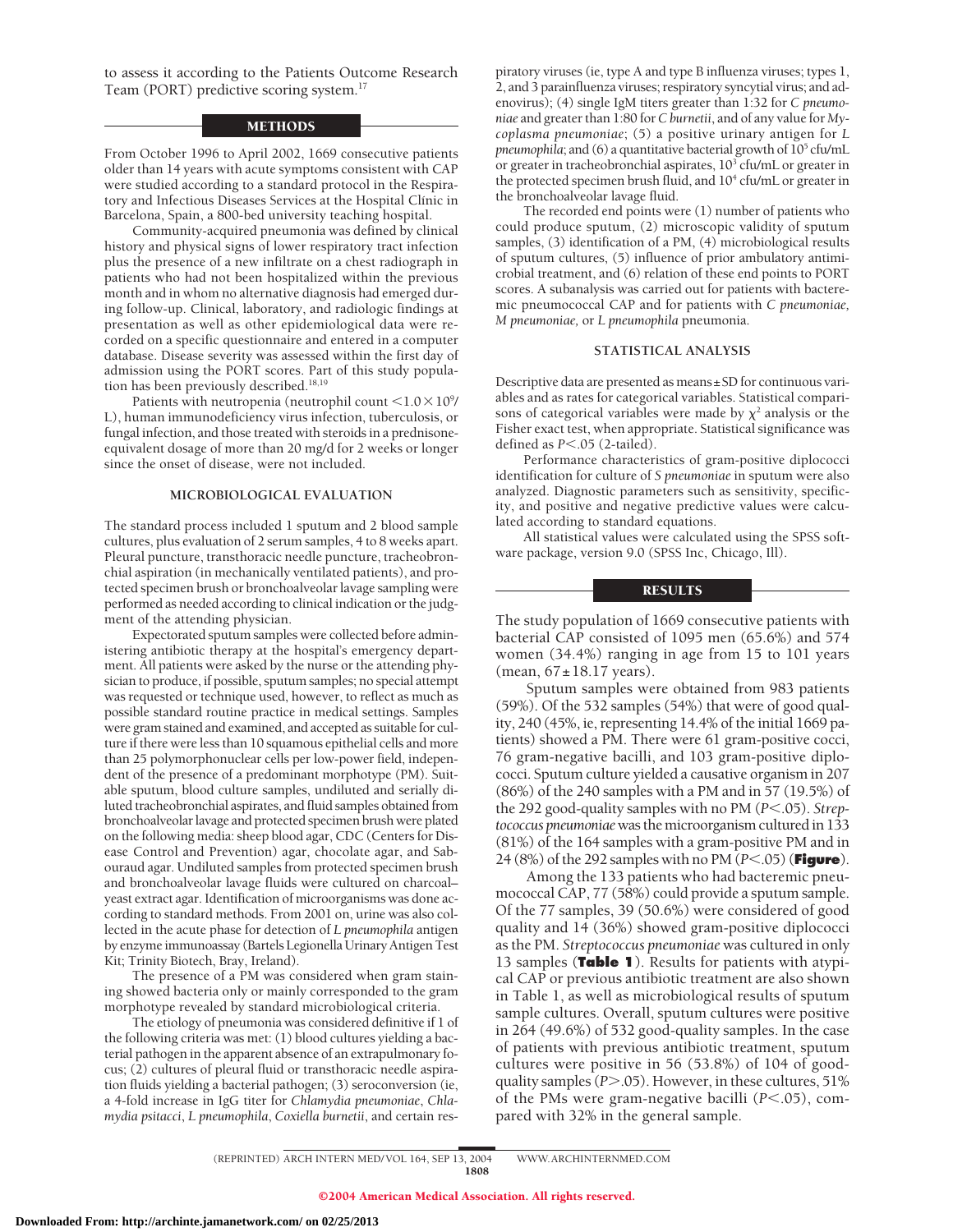

In a study of 1669 patients with community-acquired pneumonia (CAP), bacterial pathogens could be identified in only 264 cultured sputum samples.

|                               | <b>All Patients</b><br><b>With CAP</b> | <b>Patients With Bacteremic</b><br><b>Pneumococcal CAP</b><br>$(n = 133)$ | <b>Patients With</b><br><b>Atypical CAP</b><br>$(n = 123)$ | <b>Patients With Previous</b><br><b>Antibiotic Treatment</b><br>$(n = 299)$ |
|-------------------------------|----------------------------------------|---------------------------------------------------------------------------|------------------------------------------------------------|-----------------------------------------------------------------------------|
| Sputum                        | 983 (59)                               | 77 (58)                                                                   | 73 (59)                                                    | 192 (64)                                                                    |
| Good-quality sample           | 532 (54)                               | 39(51)                                                                    | 37(51)                                                     | 104(54)                                                                     |
| Predominant morphotype        | 240 (45)                               | 24(62)                                                                    | 14 (38)                                                    | 47 (46)                                                                     |
| Gram-positive diplococci      | 103(43)                                | 14(58)                                                                    | 6(43)                                                      | 13(28)                                                                      |
| Gram-positive cocci           | 61(25)                                 | 10(42)                                                                    | 4(29)                                                      | 10(21)                                                                      |
| Gram-negative bacilli         | 76 (32)                                | $\cdots$                                                                  | 4(29)                                                      | 24(51)                                                                      |
| Positive culture <sup>+</sup> | 264                                    | 23                                                                        | 11                                                         | 56                                                                          |
| Streptococcus pneumoniae      | 147                                    | 22                                                                        |                                                            | 19                                                                          |
| Haemophilus influenzae        | 56                                     | $\cdots$                                                                  | 3                                                          | 18                                                                          |
| Moraxella catarrhalis         | 4                                      | $\cdots$                                                                  | .                                                          |                                                                             |
| Klebsiella pneumoniae         |                                        | $\cdots$                                                                  | .                                                          | $\overline{2}$                                                              |
| Pseudomonas aeruginosa        | 29                                     | $\cdots$                                                                  |                                                            | 10                                                                          |
| Streptococcus viridans        | $\overline{2}$                         |                                                                           | .                                                          | $\cdots$                                                                    |
| H influenzae + S pneumoniae   | 10                                     | $\cdots$                                                                  | .                                                          | $\overline{2}$                                                              |
| Escherichia coli              | 3                                      | $\cdot$ $\cdot$ $\cdot$                                                   | $\cdot$ $\cdot$ $\cdot$                                    | .                                                                           |
| Staphylococcus aureus         | 11                                     | $\cdots$                                                                  | $\cdot$ $\cdot$ $\cdot$                                    | 4                                                                           |

\*Data are given as number or number (percentage); ellipses indicate that no pathogen was found.

Therefore, sputum culture contributed to identify *S pneumoniae* in 157 (9.4%) and blood culture in 133 (8%) of the 1669 patients (Table 1).

**Table 2** shows the results according to severity of CAP using PORT scores. Rates of sputum obtained, goodquality status of sputum, PM identification, and positive culture were not significantly different among the PORT groups of patients (P > .05).

The sensitivity and specificity of the gram-positive diplococci identification in the sputum culture of *S pneumoniae* were 60% and 97.6%, and the positive and negative predictive values were 91% and 85.3%, respectively (for 532 patients who provided good-quality samples, there were 103 samples with gram-positive diplococci and 157 with *S pneumoniae*).

### COMMENT

The role of sputum as a tool in the diagnostic workup of patients with CAP remains controversial.<sup>20</sup> Rosón et al<sup>7</sup> concluded that a good-quality sample could be obtained in 39% of the patients with CAP and that gram staining was highly specific for the diagnosis of pneumococcal and *H influenzae* pneumonia, and therefore useful in guiding

(REPRINTED) ARCH INTERN MED/ VOL 164, SEP 13, 2004 WWW.ARCHINTERNMED.COM 1809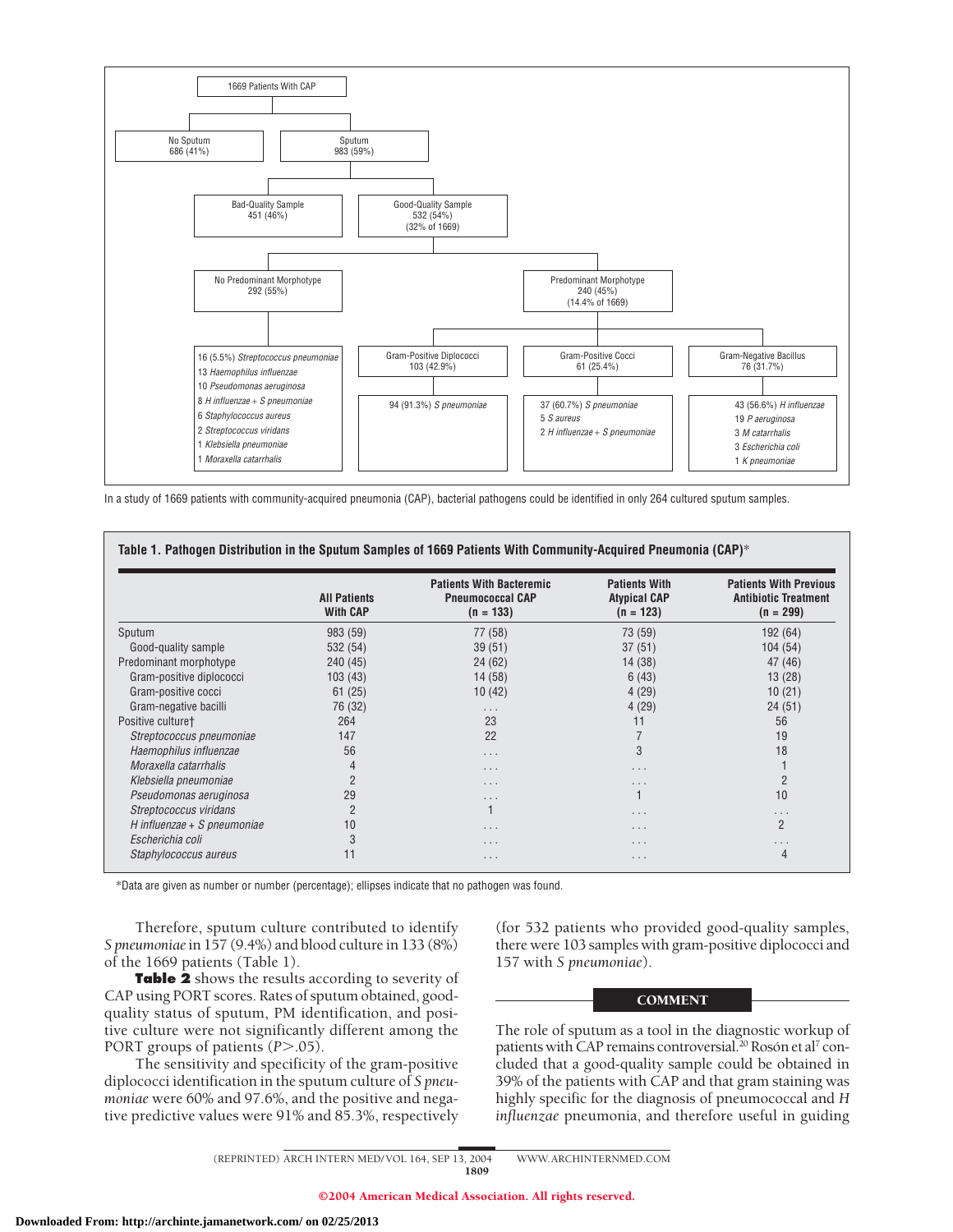| Table 2. Usefulness of Sputum Culture According to the        |
|---------------------------------------------------------------|
| <b>Patients Outcome Research Team (PORT) Predictive Score</b> |
| for 1669 Patients With Community-Acquired Pneumonia*          |

|                                   |          | <b>PORT Score</b> |      |        |
|-----------------------------------|----------|-------------------|------|--------|
|                                   | No. (%)  | I-II              | Ш    | $IV-V$ |
| Sputum samples obtained           | 983 (59) | 61                | 69   | 59     |
| Good-quality samples              | 532 (54) | 53                | 53.5 | 55     |
| Predominant morphotype<br>present | 240 (45) | 47                | 46.5 | 46     |

\**P* Values were not significant.

pathogen-oriented antimicrobial therapy. Cordero et al<sup>9</sup> found that sputum culture is a useful technique in human immunodeficiency virus–infected patients for the diagnosis of bacterial pneumonia because of its good correlation with culture results of sterile samples. Bandyopadhyay et al $21$  compared induced and expectorated sputum for the microbiological diagnosis of CAP. The diagnostic yield of induced sputum was 20%, compared with 24% for spontaneously expectorated sputum. While these and other authors<sup>22-26</sup> consider gram staining useful in the initial evaluation of patients with CAP, others 21,27-31 have pointed out that sputum samples have a low value as a diagnostic tool in pneumonia because of its lack of sensitivity and specificity. More recently, Ewig et al<sup>8</sup> have shown that in primary care hospitals sputum has low diagnostic yield (9%) and does not contribute significantly to patient management. Besides, the yield of gram staining has proven to be highly dependent on a skilled microbiologist applying strict criteria.<sup>21-33</sup>

In our study, we analyzed a large series of patients with CAP, which provided a good assessment of sputum gram staining and culture in daily medical practice. Sputum samples submitted for culture are often improperly collected and contain predominantly upper respiratory or oropharyngeal flora (46% of the sputum samples were considered bad-quality specimens). Furthermore, our results show a limited value of sputum as a diagnostic tool in the initial evaluation of patients with CAP, as a PM could be identified in only 45% (240/532) of the patients with a good-quality sputum sample. Therefore, the identification of a PM by the microbiologist could have guided initial antibiotic choice in only 240 (14.4%) of the 1669 patients who were evaluated. Even in patients with a bacteremic pneumococcal CAP, a PM informative of *S pneumoniae* infection (presence of grampositive diplococci or gram-positive cocci) was identified in only 24 (18%) of the 77 patients with bacteremia who could provide sputum. It is also of consideration that in patients with atypical CAP (*C pneumoniae, M pneumoniae, C burnetii*, or *L pneumophila*) mixed infections can occur (as it did in 11 of the 73 patients who could expectorate sputum). Thus, the identification of a PM in a gram-stained sample cannot rule out an atypical CAP and selective antipneumococcal empirical treatment might not be appropriate.

The presence of gram-positive diplococci in gramstained samples was highly specific (with a specificity of 97.6% and a positive predictive value of 91%) for the persence of *S pneumoniae* in sputum culture; however, even in patients with bacteremia, sputum provided a diagnosis in only 17.3% of the cases.

The usefulness of sputum culture in CAP diagnosis was not significantly different according to disease severity assessed using PORT scores. We could not identify a PORT-score group of patients in whom information provided by gram staining could be especially useful in guiding initial empirical antibiotic choice. Young patients (PORT I and II risk class) may have been expected to have greater difficulty expectorating sputum, and patients from groups with associated comorbidities, such as chronic bronchitis, and higher PORT scores, may have been expected to produce a more purulent sputum. However, we could not identify such differences.

Furthermore, the availability of any test for the presumptive diagnosis of a causative organism of pneumonia in the emergency department may be less of a need if, as recommended, a macrolide is systematically included as part of the empirical regimen given to patients with CAP who require hospitalization, or if a new quinolone is chosen as a single therapy.<sup>34</sup> The recommendation of including a macrolide is based not only on the frequency of atypical microorganisms as causative agents of CAP, but also on recent evidence suggesting that patients with pneumococcal pneumonia fare better with a  $\beta$ -lactam–macrolide combination than with a  $\beta$ -lactam alone.<sup>35,36</sup>

The value of sputum samples might be epidemiological, as a tool in providing information about microbiological and antibiotic susceptibility trends in patients with CAP, but not in the emergency department. As the microbiological usefulness of good-quality sputum samples with no bacterial PM was significantly lower than that of samples in which a PM could be identified  $(19.5\% \text{ of positive cultures vs } 86\%; P<.05)$ , we would probably not recommend obtaining for culture samples in which a PM could not be identified.

The rates of good-quality samples and PM in the gram-stained sample were similar in patients who had taken antibiotic medications before collection of the sputum sample and in the overall group of patients who could produce sputum (Table 1); however, in the former, 51% of the PMs were gram-negative bacilli, compared with 32% in the overall group. The value of sputum samples might therefore be dubious in persons who have been taking antibiotics before admission.

In conclusion, gram staining of sputum samples was useful in guiding microbiological diagnosis of CAP in only 14.4% of a total of 1669 patients. The culture of goodquality sputum samples with no PM or of samples obtained from patients who have received antibiotic treatment is probably not cost-effective. A PORT-score group of patients in whom sputum could be of greater usefulness in guiding diagnosis of the causative organism was not identified. The presence of gram-positive diplococci/ cocci was highly specific for culture of *S pneumoniae* in sputum, but even in patients with bacteremia, a marker of severe illness, sputum provided diagnosis in only 23 (17.3%) of 133 cases. This low sensitivity could probably be improved by encouraging proper sputum collection techniques and providing correct instructions to the patient,<sup>37</sup> but is it worthwhile?<sup>38</sup>

(REPRINTED) ARCH INTERN MED/ VOL 164, SEP 13, 2004 WWW.ARCHINTERNMED.COM 1810